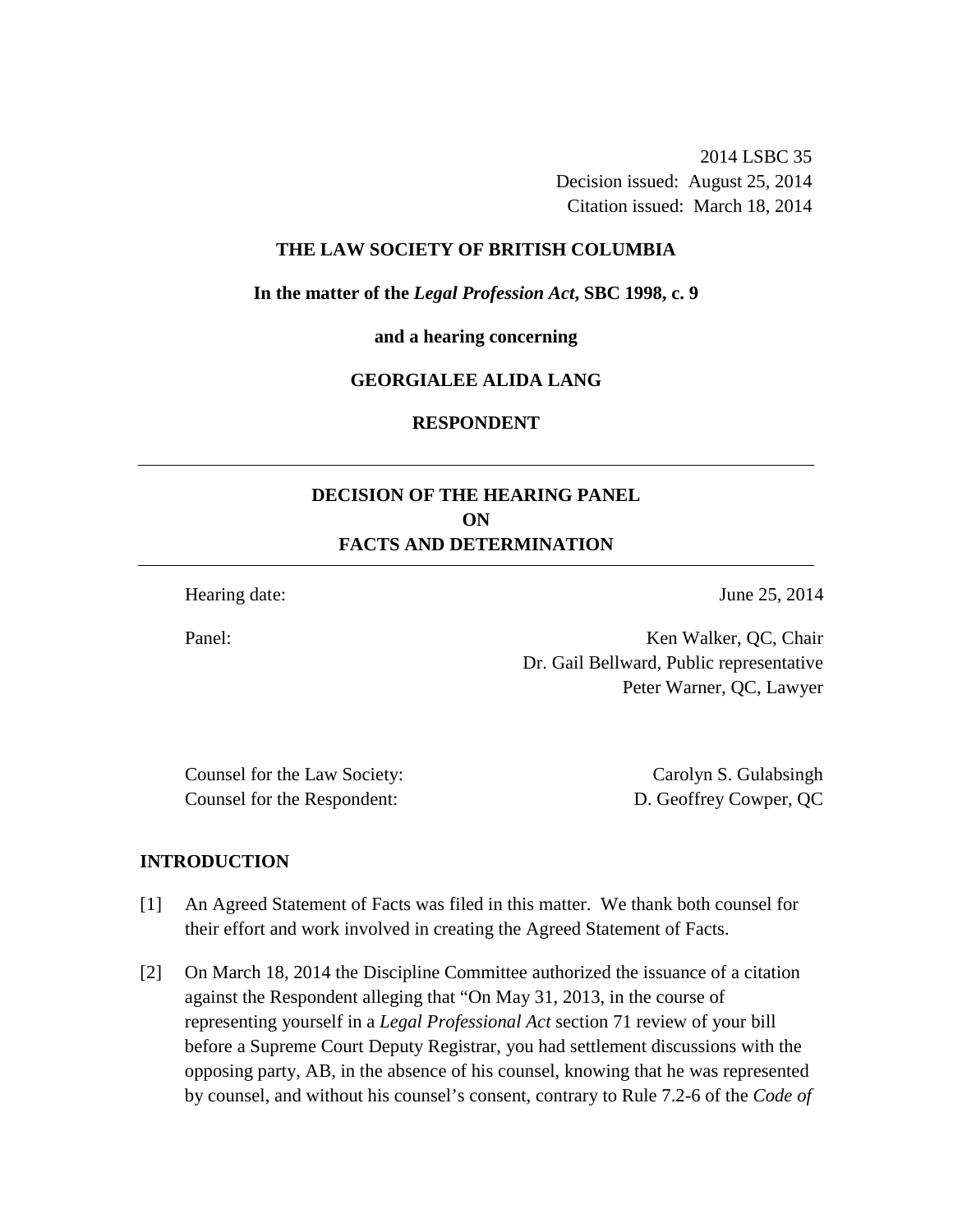*Professional Conduct for British Columbia*. This conduct constitutes professional misconduct, pursuant to s. 38(4) of the *Legal Profession Act*."

- [3] The Respondent has, from the outset, acknowledged her mistake in having the settlement discussion with AB, but submits that, under all of the circumstances, her mistake does not amount to professional misconduct.
- [4] In consideration of all of the circumstances, does the Respondent's conduct amount to professional misconduct? There is no allegation in the citation of an included offence of "breach of the Rules" because the alleged misconduct is not specifically prohibited by the Law Society Rules, only by the *Code of Professional Conduct for British Columbia* (herein the "Code"). Accordingly, the optional outcomes for this hearing are either a finding of professional misconduct or dismissal of the citation.
- [5] The Rule in questions states:
	- 7.2-6 Subject to rule 7.2-7, if a person is represented by a lawyer in respect of a matter, another lawyer must not, except through or with the consent of the person's lawyer:
		- (a) approach, communicate or deal with the person on the matter; or
		- (b) attempt to negotiate or compromise the matter directly with the person.

## **FACTS**

- [6] The facts or circumstances in this case are unusual. Ms. Lang acted for her client AB in what we refer to as estate litigation. AB was Ms. Lang's friend for a long period of time. AB was married to a lawyer who was a close friend of Ms. Lang for many years. Ms. Lang had no retainer agreement with AB, but during the solicitor client relationship two sizeable accounts were sent to AB. The first account was paid. The second was disputed.
- [7] The dispute concerning the accounts resulted in a review of the accounts before a Deputy Registrar of the Supreme Court. During this proceeding Ms. Lang represented herself and AB was represented by a lawyer, Paul Jaffe. During the hearing Ms. Lang had given evidence on March 15, 2013 and cross-examination of her occurred on May 30, 2013 and was to continue on May 31, 2013. Ms. Lang had thus by then spent two days on the witness stand in her capacity as a "party".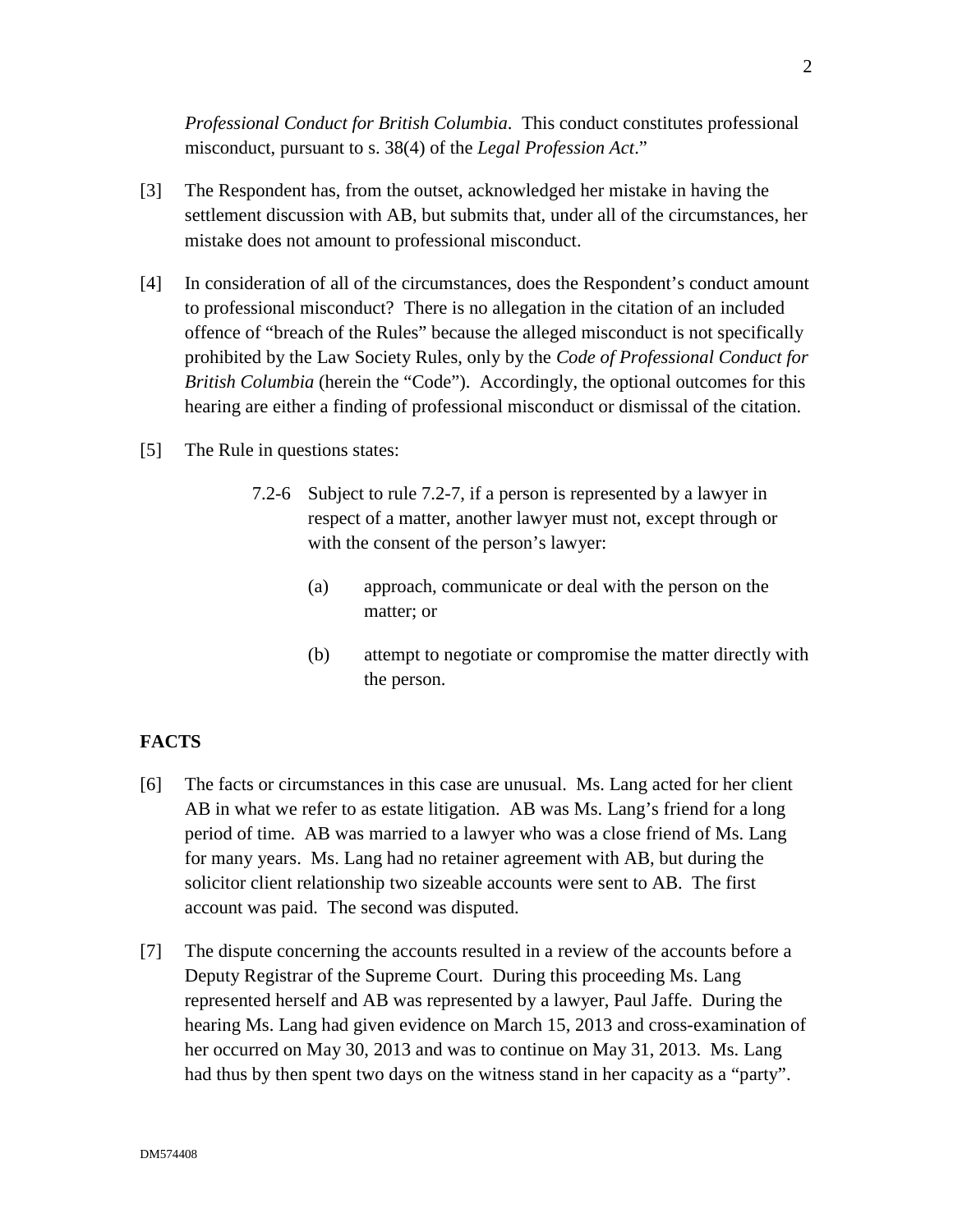- [8] Prior to continuation of the hearing on May 31, 2013, the following events occurred:
	- (a) On the way to court Ms. Lang commented to her assistant that Ms. Lang intended to discuss settlement with AB and his lawyer when they arrived at the courthouse.
	- (b) At court before 10:00 a.m., Ms. Lang saw AB's lawyer in the courtroom without AB. She noted to Mr. Jaffe that his client had not yet arrived, and then she and the assistant left the courtroom and waited out in the hall. Ms. Lang did not speak to Mr. Jaffe about settlement before leaving.
	- (c) When AB arrived, Ms. Lang greeted him and asked if she could speak to him.
	- (d) AB agreed and they went into a private interview room and shut the door. AB's lawyer was not present and was unaware of this.
	- (e) Ms. Lang had a very brief conversation, including an exchange of comments on the relative merits of each side's case, and she offered to settle the accounts at a discount.
	- (f) During the brief conversation, AB said he needed to speak to his lawyer concerning the offer before he would agree to settle.
	- (g) In response, Ms. Lang stated that she believed Mr. Jaffe would not agree to the proposed settlement.
	- (h) AB repeated his desire to speak to his lawyer, and at this point the conversation ended.
	- (i) The entire conversation lasted between three and ten minutes.
	- (j) AB and his lawyer spoke privately, and Ms. Lang met them both and asked if the settlement was acceptable. It was rejected.
	- (k) Ms. Lang then apologized for speaking to AB about the settlement without his lawyer being present.
	- (l) Ms. Lang told them she would self-report her conduct to the Law Society. She hand-wrote such a letter, which was typed and dated that day, disclosing and apologizing for her error.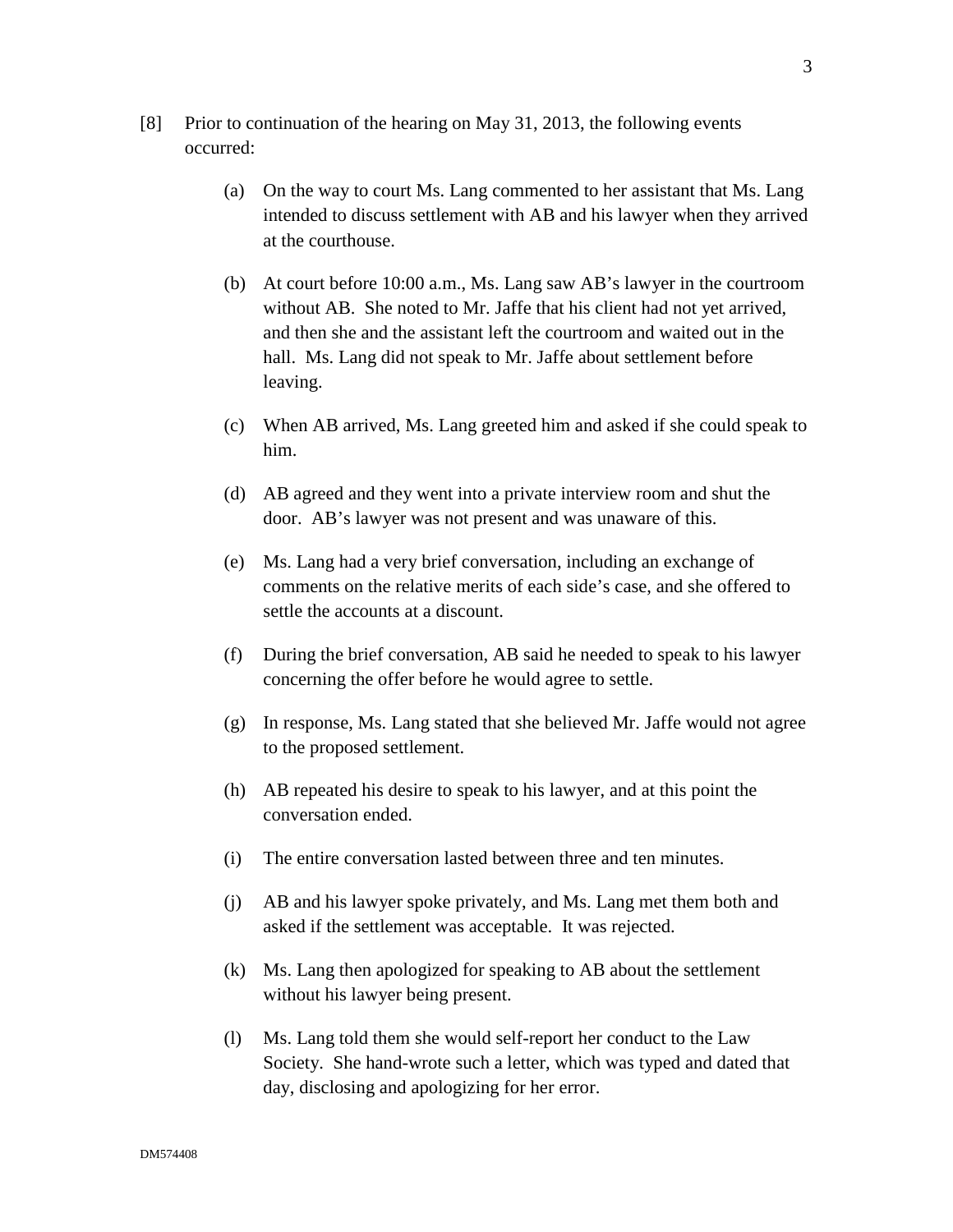- (m) Ms. Lang also disclosed and apologized to the Deputy Registrar conducting the hearing.
- (n) The matter was settled later that day.

# **POSITION OF THE PARTIES**

- [9] The Law Society asks us to find that the breach of the Code in these circumstances amounts to professional misconduct. The Law Society asks us to infer from the evidence that the contact with AB was of a planned and deliberate nature.
- [10] Counsel for the Respondent asks us first to look at the Respondent as a "party" to the proceeding and thus not acting as a lawyer in that proceeding. This argument could be described as the "professional misconduct versus conduct unbecoming" argument. His second argument asks us to dismiss the citation on the basis that the misconduct does not reach the threshold of professional misconduct required to be proven by the Law Society.

# **ISSUES**

[11] Was the conduct of the Respondent in contacting and negotiating with a client represented by a lawyer, professional misconduct in these circumstances? Or was it conduct unbecoming a member of the profession?

## **ANALYSIS**

- [12] The Panel finds that the Respondent's actions related directly to her practice as a lawyer, despite her role as a party in the review of her account, and accordingly a finding of "conduct unbecoming" is not an available option.
- [13] The oft quoted case of *Law Society of BC v. Martin*, 2005 LSBC 16 at para. 171, stated the test as "whether the facts as made out disclose a marked departure from that conduct the Law Society expects of its members; if so, it is professional misconduct." At para. 154 of that decision the panel stated:

… The real question to be determined is essentially whether the Respondent's behaviour displays culpability which is grounded in a fundamental degree of fault, that is whether it displays gross culpable neglect of his duties as a lawyer.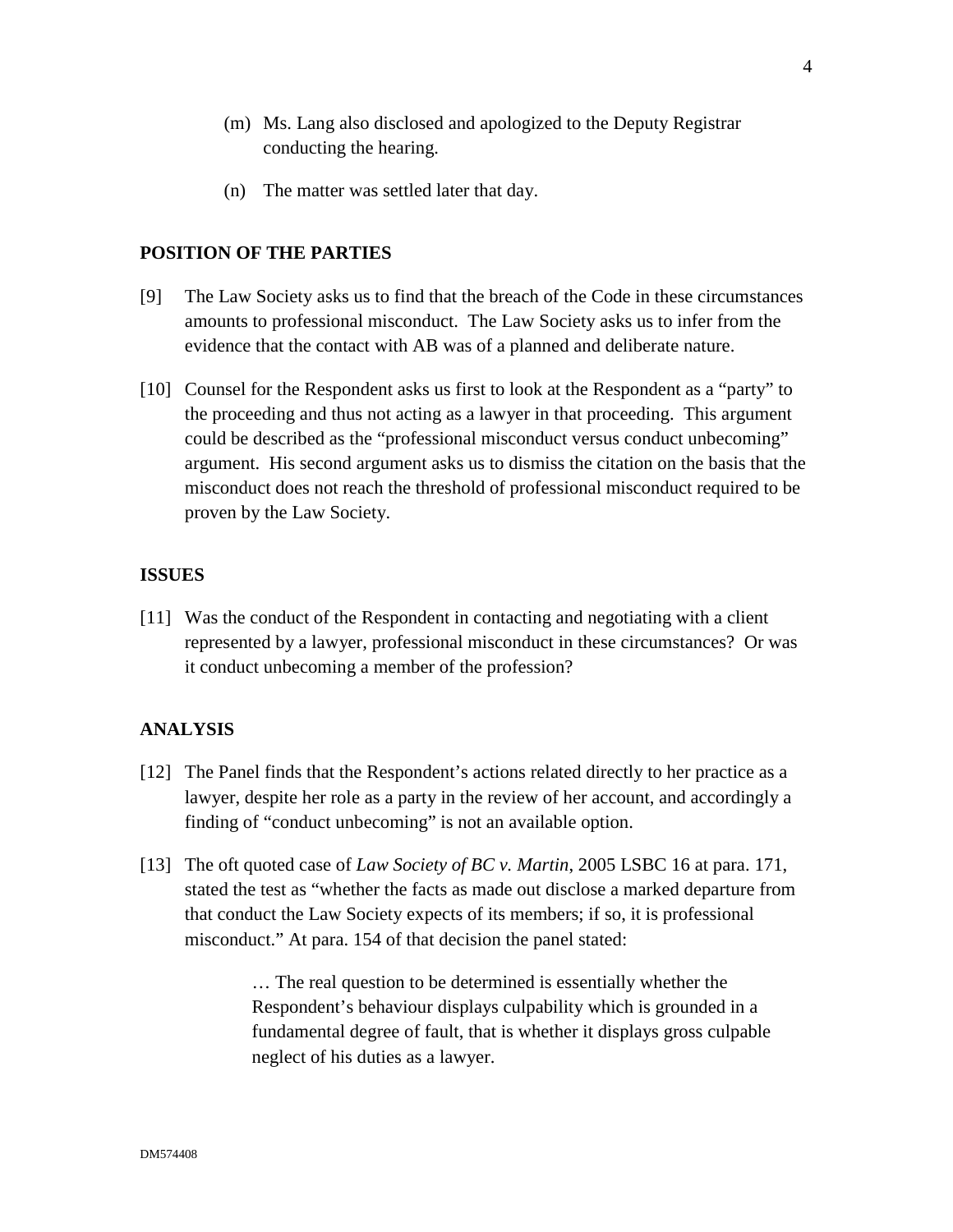[14] This statement of the test has been accepted and adopted in a number of decisions from the Law Society of BC since then, including *Re: Lawyer 12*, 2011 LSBC 35 (Benchers on Review), and in *Law Society of BC v. Gellert*, 2013 LSBC 22. In the *Gellert* decision, the panel adopted and applied the following analysis taken from the panel decision in *Law Society of BC v. Lyons*, 2008 LSBC 09, at para. 35:

> … panels must give weight to a number of factors, including the gravity of the misconduct, its duration, the number of breaches, the presence of absence of *mala fides*, and the harm caused by the respondent's conduct.

Our application of that analysis to the facts in this case is as follows.

# **The gravity of the misconduct**

[15] We find that the circumstances were serious. The Respondent was a party to an action where her former client was represented. The Respondent had a personal financial interest in the outcome. It was her account that was being challenged, and she was certainly and acutely aware that her former client was represented by Mr. Jaffe. She could not have forgotten that her cross-examination was not complete and Mr. Jaffe was entitled to ask more questions.

## **Duration of the conduct**

[16] It lasted only three to ten minutes, and so we find this is not an aggravating factor.

## **The number of breaches**

[17] This is also not an aggravating factor as the conduct was a single occurrence not repeated.

## **The presence or absence of** *mala fides*

- [18] There is no direct evidence of intention in the Agreed Statement of Facts. Mr. Cowper argues that, because the Respondent was a "party", she had her "party" hat on and was not aware of her breach. Ms. Gulabsingh argues that the circumstances point to planned and deliberate conduct. We are unable to conclude that the Respondent intended to breach the rule. We do find that she ought to have known not to contact Mr. Jaffe's client without his consent.
- [19] We do not find that the Respondent in those circumstances had *mala fides*. We do find that her conduct was intentional and that she did intend to speak directly to AB in the absence of Mr. Jaffe. We find that her conduct in not speaking to Mr. Jaffe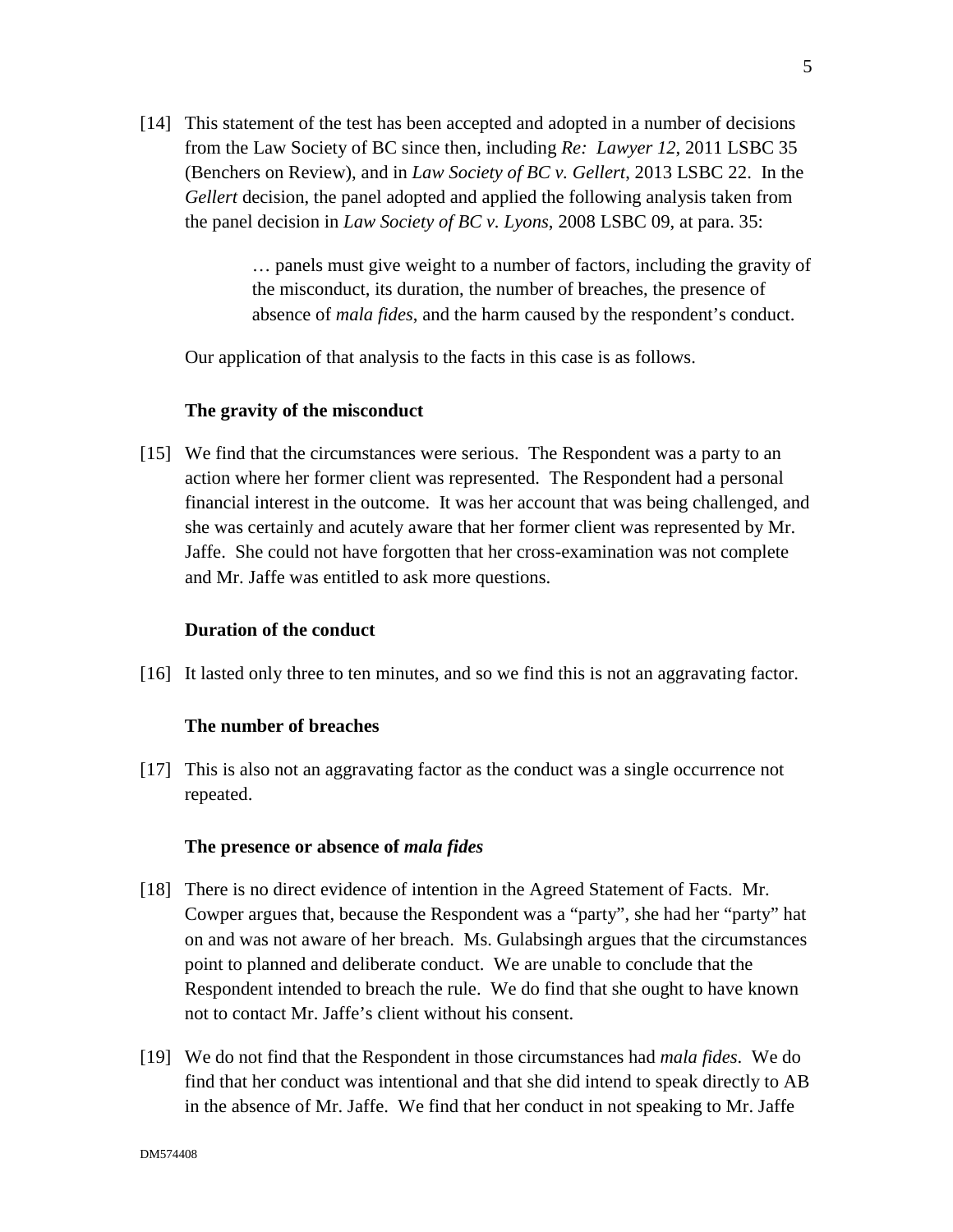in court and then waiting outside to greet AB evidences her intention to resolve or settle the matter without Mr. Jaffe present. Her statement to AB to the effect that Mr. Jaffe would not support the settlement also evidences that intent.

- [20] We find that her immediate confession and apology to Mr. Jaffe and the self-report to the Law Society are commendable and to her credit, and evidence a quick realization on her part that she had done wrong. The fact that her transgression could not have long remained unknown to Mr. Jaffe supports our finding that she did not knowingly breach the rule, i.e. her breach was most likely not planned and deliberate.
- [21] Lawyers are not perfect and a standard of perfection is not required of them. We find that the Respondent focused on settlement and the rule she broke was not at the top of her mind during her breach of it. The Respondent's conduct in contacting and negotiating with the "client" of another lawyer was intentional. The *Martin* case, among many others, confirms that a finding of "intentional malfeasance" is not a prerequisite to a finding of professional misconduct.

#### **Harm**

[22] We find that no harm resulted to AB or anyone else, so this is not a factor of significance. Mr. Jaffe was close by, AB sought and obtained his advice, and later in the day the entire dispute was settled to AB's satisfaction.

#### **Other factors**

- [23] Peculiar to this case is the fact that the Respondent and AB were friends for many years. AB was a sophisticated client (we note he was handling a complex estate). He had legal counsel and was also married to legal counsel. The Respondent was in a dual role here as "party" and counsel for herself. The Respondent had spent the day before being cross-examined on the witness stand, and it is understandable that she would be thinking and acting like a "party" and forgetful of her other role as counsel for herself. These factors, in our view, go some way to explaining the transgression, but do not, in our view, justify or excuse it.
- [24] The test is really about what is expected of a lawyer in these circumstances. Does the conduct amount to a marked departure from the conduct expected of lawyers? Here, the Respondent was a party and a lawyer. She was a party because of her professional status. It was her account that was being challenged. We expect that lawyers who are parties will not forget their professional obligations. The Respondent was acutely aware that AB was represented by a lawyer. The